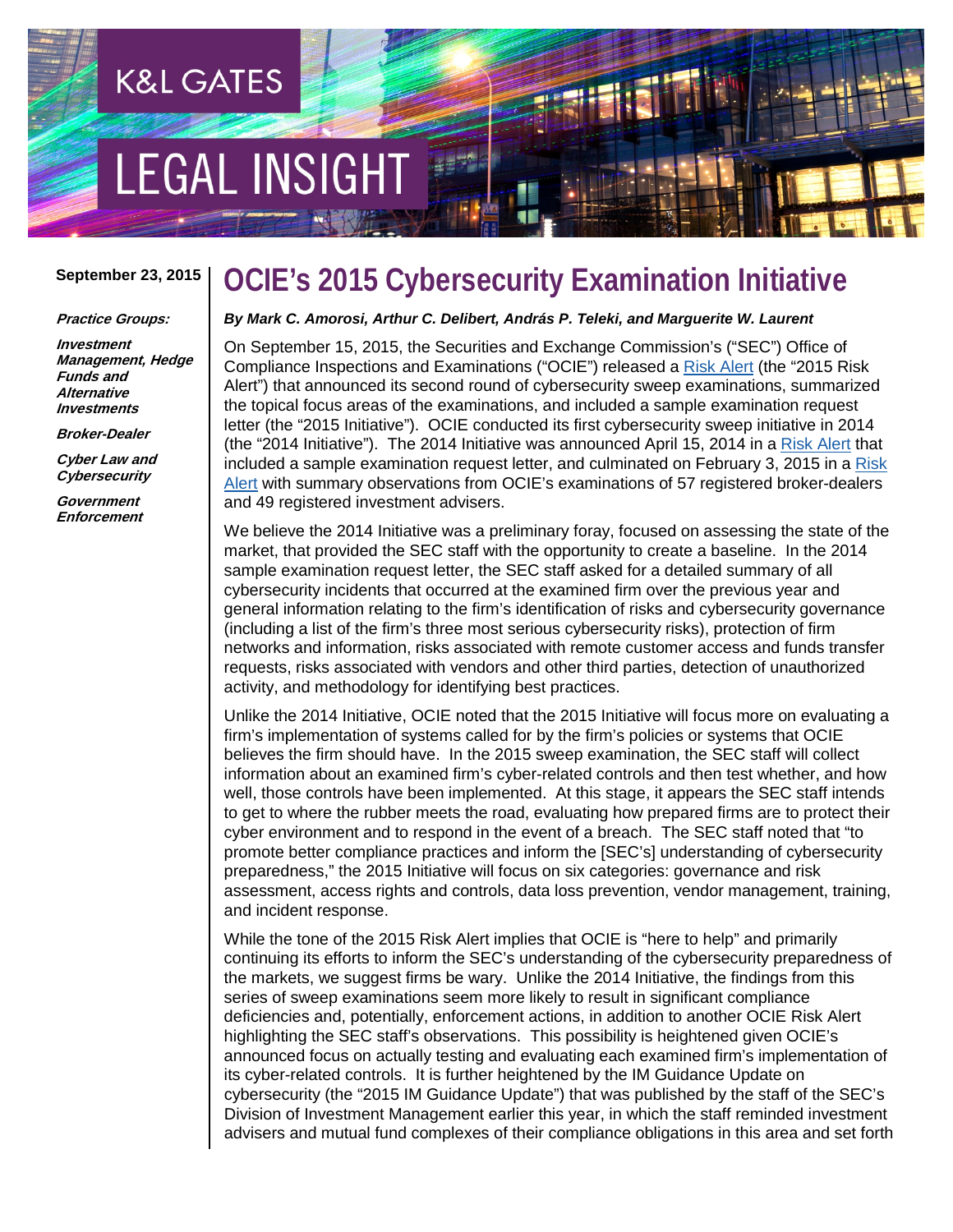# K&L GATES

### **OCIE's 2015 Cybersecurity Examination Initiative**

detailed guidance on the actions that investment management firms should be taking to address cybersecurity concerns.

The 2015 Risk Alert briefly highlights the questions on which the SEC staff may focus within each of the six broad categories when examining a firm. The sample examination request letter for the 2015 Initiative is broken into the same six categories and requests documents, such as relevant policies and procedures, contingency and business continuity plans, sample vendor notices, and related board minutes, as well as descriptions of incident response plan testing, incident alert systems, and any actual customer loss associated with recent incidents. Although the sample examination request letter is very focused on the written documents that act as the foundation for a firm's cybersecurity program, it is clear from the 2015 Risk Alert that the SEC staff intends to review those foundation documents and then test whether and how well the firm has implemented the documented program. We suspect that OCIE will not expect every firm to have fully implemented best practices across the board, but it will expect firms to be implementing logical, coherent, and well-thought-out programs that address their areas of significant exposure.

The 2015 Risk Alert specifically notes that while the six categories may represent the primary focus of the sweep examinations, the SEC staff may identify additional focus areas based on the risks identified during the course of the examinations. We also think that the SEC staff may have other areas of interest not listed in the 2015 Risk Alert. For example, the SEC staff may evaluate a firm's written policies and procedures surrounding system upgrades and software integration, and related planning and testing protocols, as well as the availability of back-up systems in the event an incident occurs during a planned upgrade. Further, the SEC staff may then evaluate how a firm implemented those policies and procedures during a recent upgrade or integration.

Every firm registered with the SEC in any capacity should be prepared in the event the SEC staff knocks on its door in the coming months to discuss cybersecurity. We encourage every firm to review the 2015 Risk Alert and the corresponding sample examination request letter, together with the 2014 Initiative Risk Alert, as well as the 2015 IM Guidance Update to evaluate and benchmark its cybersecurity preparedness against cybersecurity risks and conduct a self-assessment to gauge whether and how well your firm has implemented its documented cybersecurity program.

K&L Gates LLP maintains a Cybersecurity Task Force to assist clients in the evaluation and assessment of their cybersecurity risks, policies, and overall preparedness, as well as litigation of possible claims and charges and related insurance coverage issues. Please contact us if you would like to avail yourself of these services.

### **Authors:**

**Mark C. Amorosi** mark.amorosi@klgates.com +1.202.778.9351

**Arthur C. Delibert** arthur.delibert@klgates.com +1.202.778.9042

**András P. Teleki** andras.teleki@klgates.com +1.202.778.9477

**Marguerite W. Laurent** meg.laurent@klgates.com +1.202.778.9403